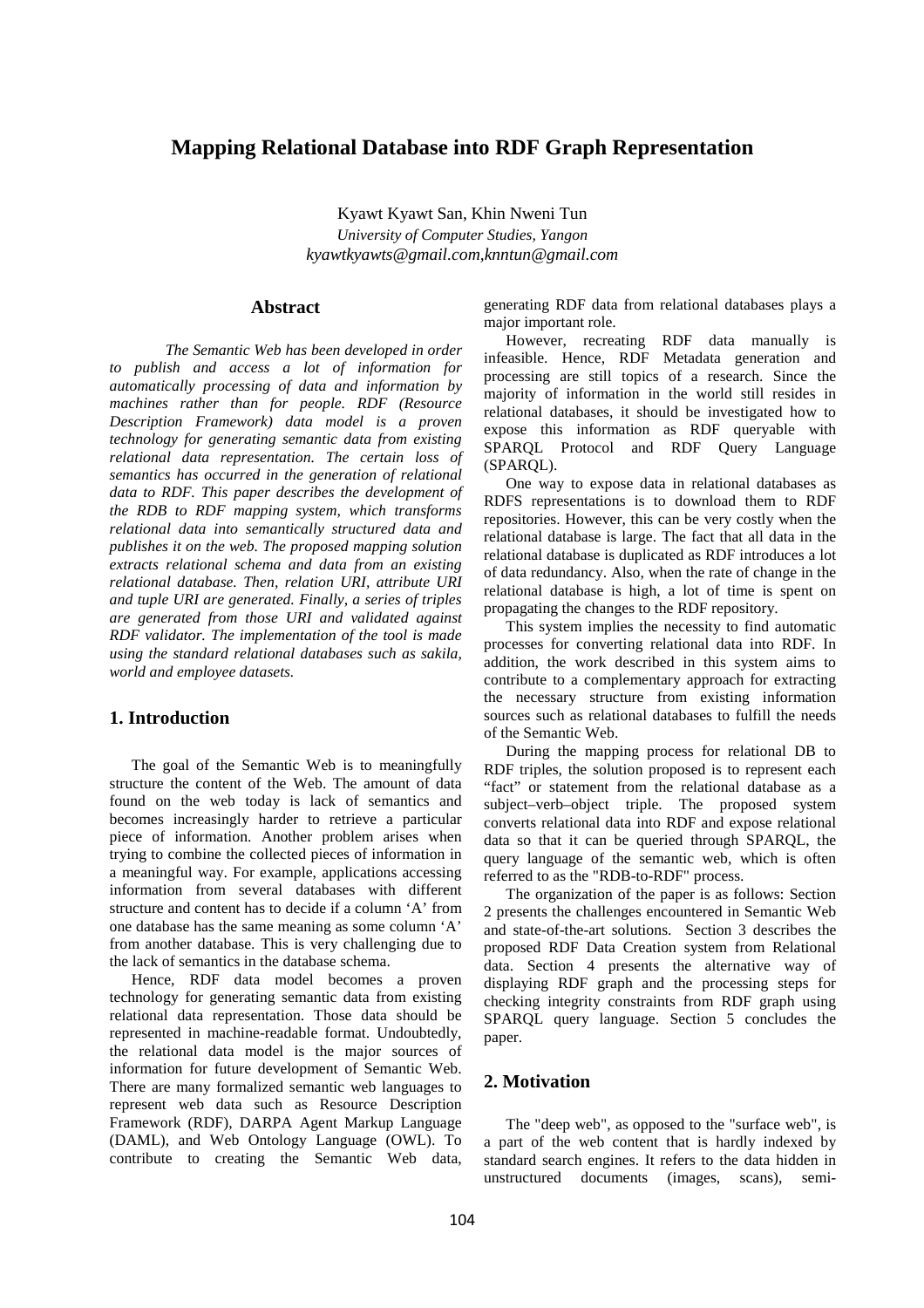structured documents (csv, pdf...), or structured data sources (relational databases, xml databases, NoSQL databases, LDAP directories...) only accessible through query forms but which content cannot be browsed by standard tools. It is preferable that the data remains hosted in the legacy RDBs to expose in Semantic Web becomes a major challenge. Hence RDB-to-RDF techniques that can access relational data and convert it into RDF triples appears as a powerful and promising method to achieve in data integration.

## **2.1. State-of-the-Art Solutions**

 Using RDF as a format for representing relational data appears as a powerful and promising method to achieve such data integration, in which RDB-to-RDF methods will play a key role. The main purpose of the RDB2RDF Working Group is to be able to:

- (i) Publish on the Web the vast amounts of information stored in Relational Databases (RDB)
- (ii) Integrate data from different RDBs
- (iii) Add semantics to the existing relational data

 Many existing RDB-to-RDF mapping approaches have provided different mechanisms with which to tackle the RDB-to-RDF mapping process.

 Therefore, a comparative study retaining the aforementioned existing solutions of the state-of-the-art is described that summarizes their main characteristics.

## **OpenLink Virtuoso**

 It enables the exposure of pre-existing accessible relational data as Virtual RDF graphs [14]. The data is accessible through SPARQL queries or SPASQL (SPARQL within SQL). RDF datasets are resulted from this process without physical regeneration of relational data.

 The data materialization in this tool is possible but not that easy, and this is definitely not the intended goal as Virtuoso comes with its own SPARQL endpoint.

#### **D2R Server**

 D2RQ Platform is implemented as a Jena graph, used to access relational databases as virtual, read-only RDF graphs [4]. Using the virtual access to the relational content the replication of data is avoided. Using this platform is possible to query a non-RDF database using the query language SPARQL and access the content as Linked Data over the Web.

 It also creates custom dumps of the relational contents in RDF format in order to be loaded into a triplestore.

#### **Direct Mapping**

The translation process of Direct Mapping is simple and straightforward [15]. For each tuple of each table in the database, the same routine will be applied, the final goal being the obtaining of a set of triples (s,p,o).

 The subject part (s) is gained by using the primary key of the tuple. It is aggregated with a base URI, the table name and the primary key column name to form a valid URI. The predicates are acquired by a similar mechanism; the column names are concatenated with the table name and the base URI. Objects are directly considered as literals.

 Direct Mapping is an easy-to-learn and easy-to-use standard, designed for an easy implementation.

## **UltraWrap**

 The triple representation of the relational data is implemented as a three-column SQL view (subject, predicate, object), that consists in the union of all the queries that define all the triples as defined by the local ontology [10]. Consequently, a SPARQL query can be naively rewritten into an SQL query on the SQL view, benefitting from the native query optimizer of the relational database.

 Its main advantage is that SPARQL execution is as fast as SQL. There is no description, however, of the way the mapping description is derived into the SQL view.

 In addition, the observed fact is that producing RDF data with sufficiently rich semantics is a critical concern of most approaches, in order to make the data usable, interoperable and linkable.

 The main distinguishing feature of the proposed algorithm is the use of simple concatenation function to generate URI for RDF instances instead of using complex logics. In addition, implicit relational constraints are extracted and encoded during the URI generation process.

 As a conclusion, it is observed that the quality of an RDF resulting of a mapping highly depends on the richness of the SQL schema with respect to its encoding of integrity semantics.

# **3. RDF Data Creation from Relational Database**

 In order to create an RDF dataset out of a regular relational dataset, it is necessary to map this data to RDF. The proposed system works as an intermediary between a Semantic Web client and a relational database. The system extracts relational data and schema from a relational database, transforms it into RDF and stores the generated triples in a text document.

 The first step in converting relational data to RDF is to define a schema of the data. A collection of data does not say anything about the schema designed to work with the data. In order to show how this data relates, a schema needs to be designed. Relational schema with integrity constraints are extracted and encoded in terms of RDF format.

 This paper focuses on extracting and checking integrity constraints from a single RDF document generated from RDB. Enforcing constraints in a single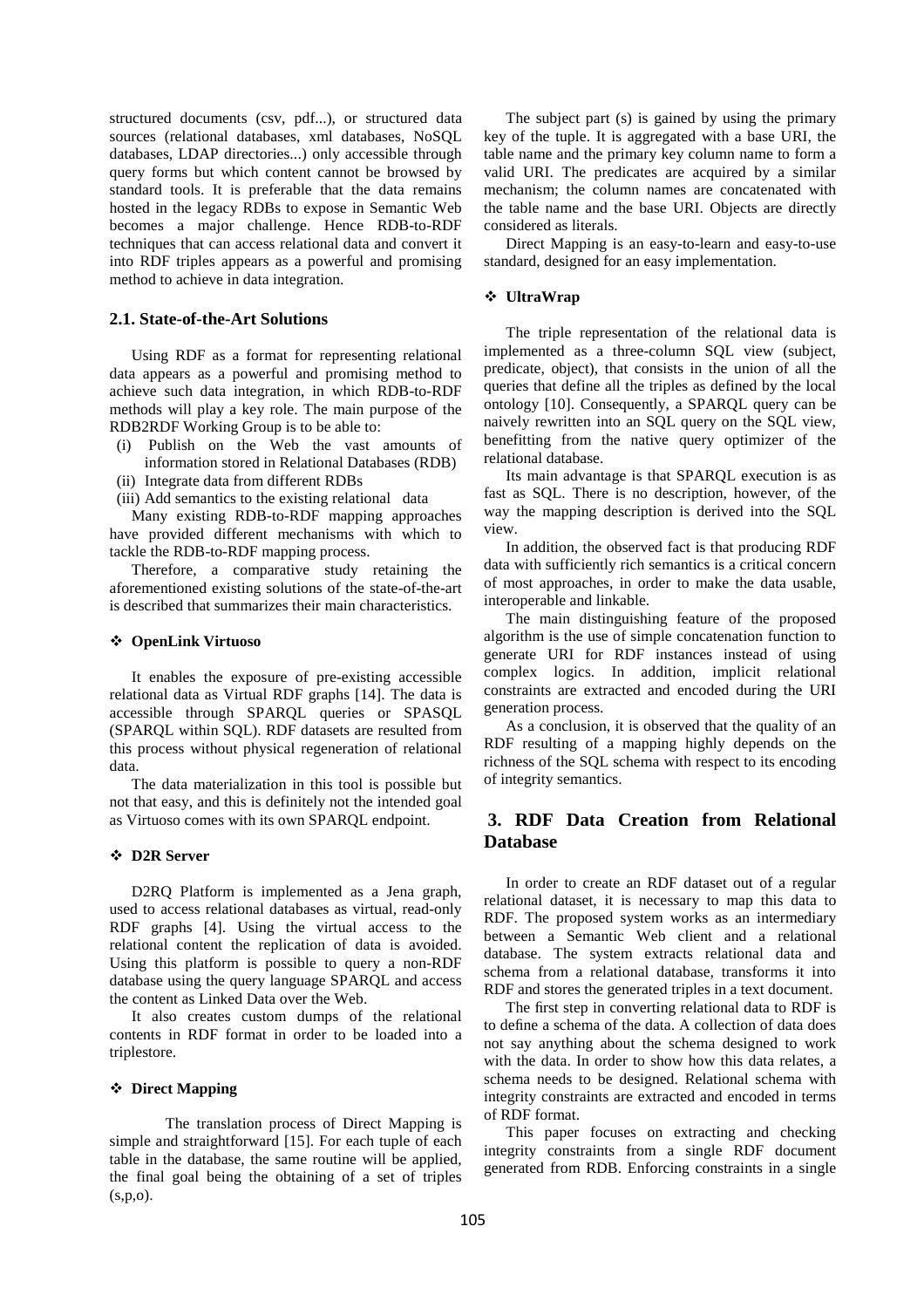RDF document represents the majority of ongoing research interests in the field of ICs in Semantic Web.

## **3.1. Translation Process**

 The translation process concerns converting existing RDB data to the format defined by the target schema. Data stored as tuples in an RDB are converted into series of RDF triples with the common subject.

 RDB Data conversion is performed in three steps as shown in Figure 1. Firstly, the RDB relations' tuples are extracted. Secondly, these data are transformed (converted) to match the target format. Finally, the transformed data are loaded into text files suitable for bulk loading in order to populate the schema generated earlier during the Schema translation phase. RDF document is generated using a set of data instance conversion rules.



**Figure1. RDF Data Generation Process** 

### **3.1.1. Creating URI**

 URI is generated based on URI generation principles and the proposed algorithm shown in Figure2. URI can be any combination of numbers and letters, provided it is unique. RDF requires the subject and predicate of a triple to be URIs, while the object can be a URI or a literal string such as "Ode to himself". When the object of a triple is a URI, it is possible to match it to the subject of another triple, allowing the triples to be chained into "linked data".

 The subject of a triple must be a URI. Therefore it must be globally unique, and not used to identify any other resource. According to the standard example database, the column name "*Code*" may be unique to the database providing the record, but it cannot be guaranteed to be unique outside of that local environment.

 In this translation of relational data to RDF approaches, relations, attributes and tuple URI are generated. URI generation in this section is done according to the rules described in Figure 2. All URIs are generated by appending to a base URI.

 **Relation URI** is an URI formed from the concatenation of the base URI and table name.

 Then, **tuple URI** is generated for each relation having a primary key.

 **URI for each attribute** is generated before generating Reference triples. It is formed from the concatenation of the base URI, table name and the column name.

 For example, a description of a standard relational database "*world*" includes information as shown in Table 1, Table 2 and Table 3. This information is laid out as a set of pairs of attributes and their values.

 The attribute/value pairs are reformatted into subject-predicate-object statements by using the record identifier as the subject of each statement, as shown in Table 4.

 For each statement, the attribute will form the predicate and the value will be the object. Each statement can now be represented as an RDF data triple.

#### **3.1.2. Replacing Relational Data with URI**

 Assume given a base URI "*base"* for the relational database to be translated (e.g., "http://www.ucsv.edu.mm/db/"), then the proposed "http://www.ucsy.edu.mm/db/"), algorithm produces relation URI according to running example:

*<http://www.ucsy.edu.mm/worlddatabase/city/>* 

*<http://www.ucsy.edu.mm/worlddatabase/country>,* 

 *http://www.ucsy.edu.mm/worlddatabase/countrylanguage/>.* 

 Then, **tuple URI** is generated for each relation having a primary key. Thus, given that the facts *PK<sup>1</sup> (ID, Name)* and *VALUE("1", "Kabul")*, then the URI

*<http://www.ucsy.edu.mm/worlddatabase/city/ID=1>*

is the identifier for the tuple in table *City* with value *1* in the primary key.

 Then, according to the algorithm, attribute URI is generated. **URI for each attribute** is generated before generating Reference triples. It is formed from the concatenation of the base URI, table name and the column name.

<http://www.ucsy.edu.mm/worlddatabase/city/ID>

<http://www.ucsy.edu.mm/worlddatabase/city/Name>

<http://www.ucsy.edu.mm/worlddatabase/city/CountryCode>

<http://www.ucsy.edu.mm/worlddatabase/city/District>

<http://www.ucsy.edu.mm/worlddatabase/city/Population> are generated for each attribute in relation *City***.** 

 Through out this section, a standard relational database *"world"* is used as a running example.

 The mapping process generates three types of triples when translating a relational instance: Table triples, reference triples and literal triples.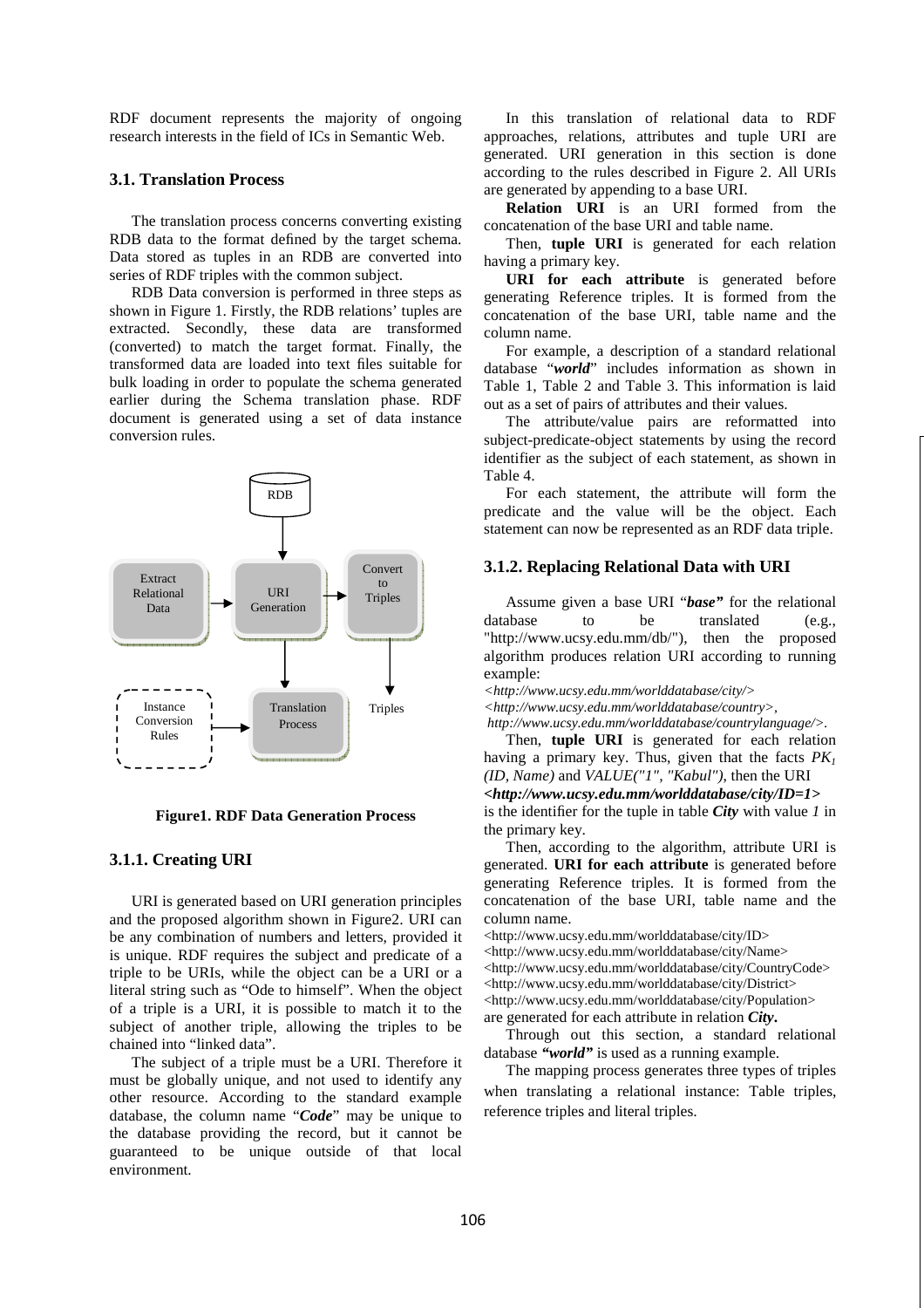## **3.1.3. Publish RDF Triples**

 The final step is to publish the set of RDF triples derived from the example record. Triples can be stored and displayed in a number of formats, called serializations. One of these uses NTriple language [6], which makes it easier to see the three-part structure of each triple.

 **Table triples**: For each relation, store the tuples that belong to it.

- **Literal triples**: For each tuple, store the values in each of its attributes.
- **Reference triples**:Store the references generated by foreign keys.
- For each attribute, the following literal triples are generated from relation *City*:

<http://www.ucsy.edu.mm/worlddatabase/city/ID=1> <http://www.ucsy.edu.mm/worlddatabase/city/ID> "1"

<http://www.ucsy.edu.mm/worlddatabase/city/ID=1> <http://www.ucsy.edu.mm/worlddatabase/city/Name> "Kabul" . etc,.

| Code       | <b>Name</b>                    | <b>Continent</b> | <b>Region</b>                   | Indep<br>Year | <b>Population</b> | Capital |
|------------|--------------------------------|------------------|---------------------------------|---------------|-------------------|---------|
| AFG        | Afghanistan                    | Asia             | Southern<br>and Central<br>Asia | 1919          | 22720000          |         |
| ALB        | Albania                        | Europe           | Southern<br>Europe              | 1912          | 3401200           | 13      |
| <b>ANT</b> | <b>Netherlands</b><br>Antilles | North<br>America | Caribbean                       |               | 217000            | 16      |
| <b>DZA</b> | Algeria                        | Africa           | Northern<br>Africa              | 1962          | 31471000          | 20      |
| <b>NLD</b> | <b>Netherlands</b>             | Europe           | Western<br>Europe               | 1581          | 15864000          | 5       |

### **Table1. Sample Data for Country Table**

#### **Table2. Sample Data for City Table**

| ID | <b>Name</b>   | Countrycode | <b>District</b> | <b>Population</b> | CapitalCity    |
|----|---------------|-------------|-----------------|-------------------|----------------|
|    |               |             |                 |                   | ID             |
|    | Kabul         | AFG         | Kabol           | 1780000           | 2              |
| 5  | Amsterdam     | NLD         | Noord-Holland   | 731200            | 2              |
| 13 | Apeldoorn     | <b>ALB</b>  | Gelderland      | 153491            | $\overline{2}$ |
| 16 | Haarlem       | ANT         | Noord-Holland   | 148772            | $\overline{c}$ |
| 20 | $\zeta$ -     | <b>DZA</b>  | Noord-Brabant   | 129170            | 18             |
|    | Hertogenbosch |             |                 |                   |                |

### **Table3. Sample Data for CountryLanguage Table**

| CountryCode | Language     | <b>IsOfficial</b> | <b>Percentag</b> |
|-------------|--------------|-------------------|------------------|
|             |              |                   | e                |
| 'AFG'       | 'Balochi'    | 'F'               | 0.9              |
| 'ALB'       | 'Greek'      | 'F'               | 1.8              |
| 'ANT'       | 'Papiamento' | ידי               | 86.2             |
| 'DZA'       | 'Berberi'    | 'F'               | 14.0             |
| 'NLD'       | 'Fries'      | 'F'               | 37               |

### **Table 4: Description Formatted as a Set of Statements**

| ID | Attribute       | Value        |
|----|-----------------|--------------|
|    | Name            | 'South Hill' |
|    | Countrycode     | 'AIA'        |
|    | <b>District</b> | '_'          |
| 1  | Population      | 961          |
|    | CapitalCityID   | 2            |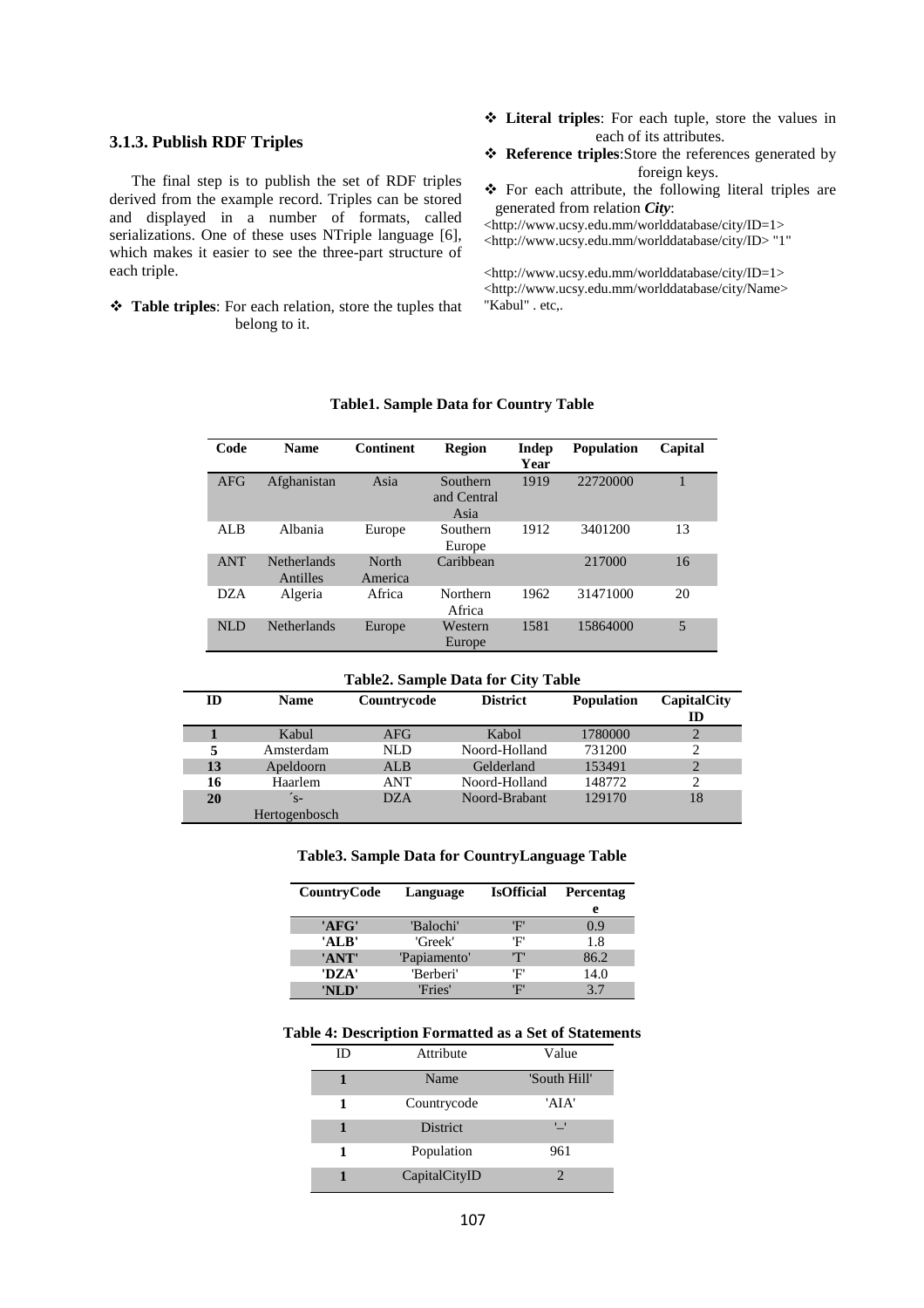## **3.1.3. Publish RDF Triples**

 The final step is to publish the set of RDF triples derived from the example record. Triples can be stored and displayed in a number of formats, called serializations. One of these uses NTriple language [6], which makes it easier to see the three-part structure of each triple.

- **Table triples**: For each relation, store the tuples that belong to it.
- **Literal triples**: For each tuple, store the values in each of its attributes.
- **Reference triples**:Store the references generated by foreign keys.

 For each attribute, the following literal triples are generated from relation *City*:

<http://www.ucsy.edu.mm/worlddatabase/city/ID=1> <http://www.ucsy.edu.mm/worlddatabase/city/ID> "1"

<http://www.ucsy.edu.mm/worlddatabase/city/ID=1> <http://www.ucsy.edu.mm/worlddatabase/city/Name> "Kabul" . etc,.

## **Reference Triples**

 Recall that attribute *CountryCode* is a foreign key in relation *City* that references the attribute *Code* in relation *Country*. Then from

the facts Value (1, *ID*, t1, *City*) and Value (AFG, *Code*, t3, *Country*), the following triple is generated:

#### Triple:

 <http://www.ucsy.edu.mm/worlddatabase/city/ID=1> <http://www.ucsy.edu.mm/worlddatabase/city/Country Code>

<http://www.ucsy.edu.mm/worlddatabase/country/Code  $=$ AFG $>$ .

 Each row is turned into a series of triples with a common subject. The final RDF triples is obtained by one processing step. Once information is in RDF form, it becomes easy to process it.

 The validation of resulted RDF is done by using RDF validator and converter. The validated RDF code in shown in Listing 1by using RDF/XML format.

Another way of displaying triples is as a graph, in which nodes represent the subject and object of a triple, with a connecting line representing the predicate. A round node is used for a subject or object URI, while a rectangular node displays an object literal. The connecting line uses an arrow to indicate the direction from subject to object. The RDF graph for the reconstituted record is shown in Figure 3 and it shows the RDF graph representation of the relational data with its corresponding relational schema. During the mapping process, a corresponding RDF instances are automatically generated. RDF code for entire example database is too long and some of the triples are shown as an RDF graph.

 $\langle 2 \times 2 \times 1 \rangle$  version="1.0"?>

<rdf:RDF xmlns:rdf="http://www.w3.org/1999/02/22-rdfsyntax-ns#"

xmlns:city="http://www.ucsy.edu.mm/standardworld/city/ "

xmlns:country="http://www.ucsy.edu.mm/standardworld/c ountry/"

xmlns:

countrylanguage="http://www.ucsy.edu.mm/standardworl d/countrylanguage/">

<rdf:Description

rdf:about="http://www.ucsy.edu.mm/standardworld/city/I  $D=1$ ">

<city:ID>1</city:ID>

<city:Name>Kabul</city:Name>

<city:CountryCode>

<rdf:Description

rdf:about="http://www.ucsy.edu.mm/standardworld/countr y/Code=AFG">

<country:Code>AFG</country:Code>

<country:Name>Afghanistan</country:Name>

<country:Continent>Asia</country:Continent>

<country:Region>Southern and Central Asia

</country:Region>

<country:SurfaceArea>652090.00

</country:SurfaceArea>

<country:IndepYear>1919</country:IndepYear>

<country:Population>22720000</country:Population>

<country:GNP>5976.00</country:GNP>

<country:LifeExpectancy>45.9</country:LifeExpectancy> <country:GNPOld> </country:GNPOld>

<country:LocalName>Afganistan/Afqanestan</country:Lo calName>

country:GovernmentForm>Islamic Emirate

</country:GovernmentForm>

<country:HeadOfState>Mohammad Omar

</country:HeadOfState>

<country:CapitalCityID

rdf:resource="http://www.ucsy.edu.mm/standardworld/city

 $/ID=1"$  />

<country:Code2>AF</country:Code2>

</rdf:Description>

</city:CountryCode>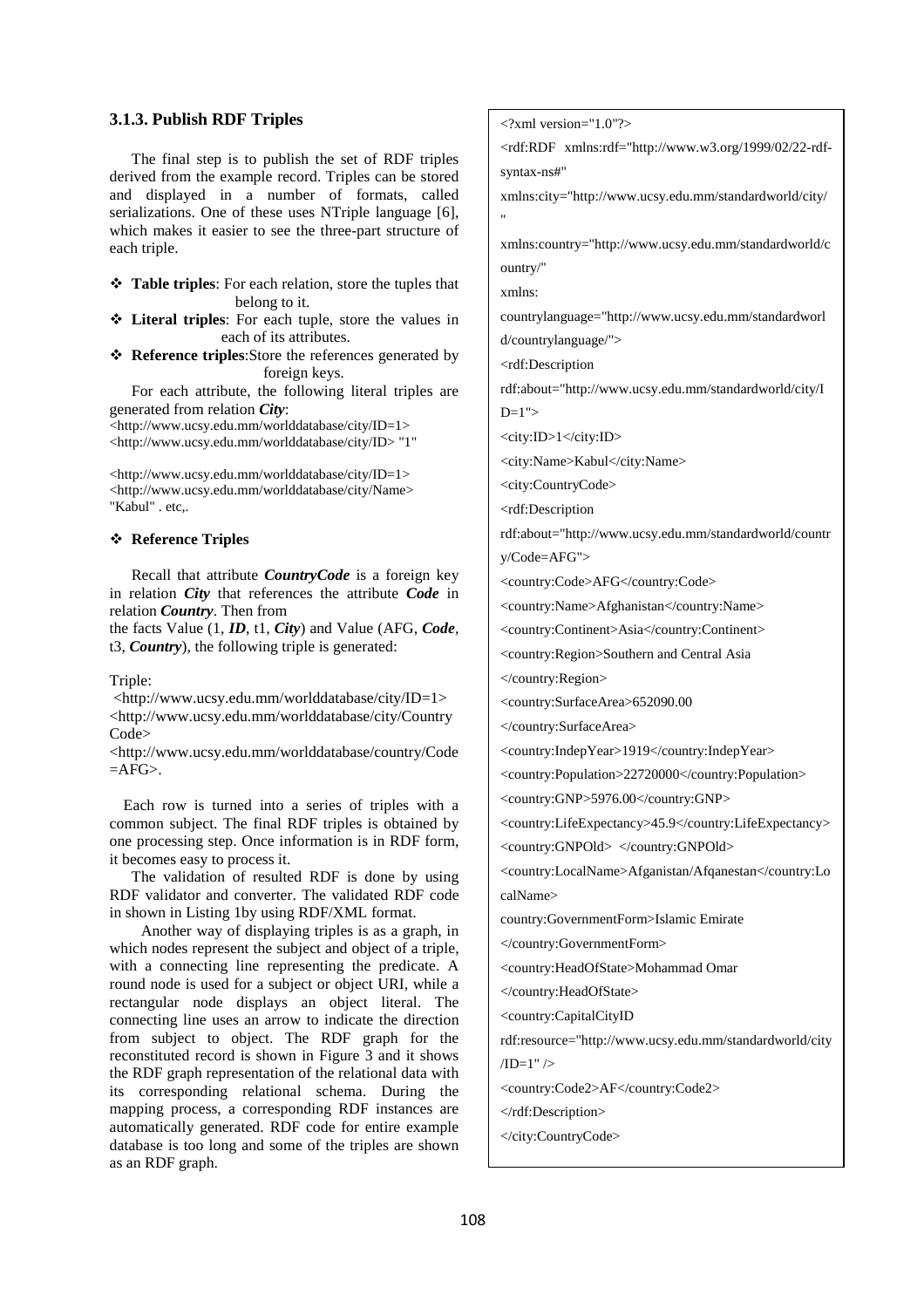<city:District>Kabol</city:District> <city:Population>1780000</city:Population> <city:CapitalCityID rdf:resource="http://www.ucsy.edu.mm/standardw orld/city/ID=1" /> </rdf:Description> </rdf:RDF>

### **Listing1.Validated RDF/XML Code for Sample World Database.**

# **4. Querying Generated RDF RDF Data**

SPARQL queries are run on the generated triples by using Twinkle query engine.

In SPARQL, the example query for extracting primary key constraints from generated *world* RDF data would look like this:

select DISTINCT ?keyname

where {

?keyname

<http://www.ucsy.edu.mm/Constraints/KeyType> <http://www.ucsy.edu.mm/Constraints/KeyType>

"Primary Key". }

Thus, for the previous query, the result returned by Twinkle is shown in Figure 4.

In this step, it is interrogated that whether primary key constraints violation occurs or not in the generated RDF document. SPARQL queries for checking primary key constraints would look like this:

ASK {

?x

<http://www.ucsy.edu.mm/standardworld/country/Code  $>$  "AFG".

?y

<http://www.ucsy.edu.mm/standardworld/country/Code  $>$  "ALB".

FILTER  $(?x=?y)$ }

If the result returned by Twinkle is "yes", the violation occurs. In this example, the result is "no". Hence, primary key constraint is followed as shown in Figure 5. mm/standardworld/country/Code<br>rned by Twinkle is "yes", the<br>his example, the result is "no".<br>onstraint is followed as shown in<br>ies for checking foreign key<br>rned result is shown in Figure 6.

The sample queries for checking foreign key constraint and the returned result is shown in Figure 6. The proposed system gives an easy and automatic production of RDF document once the classic relational database is loaded into the system.

Some tests have been done on an experimental set of standard relational databases. A prototype has been developed to show the proposed transformation system of RDF triples and the results shows the promising results. The mapping process is implemented using java and mysql.



**Figure3. Publishing RDF Triples as an RDF Graph**

| keyname                   |                                                                                                                                                                     |
|---------------------------|---------------------------------------------------------------------------------------------------------------------------------------------------------------------|
|                           |                                                                                                                                                                     |
|                           | http://www.ucsy.edu.mm/standardworld/countrylanguage/Language                                                                                                       |
|                           | http://www.ucsy.edu.mm/standardworld/countrylanguage/CountryCode                                                                                                    |
|                           | http://www.ucsy.edu.mm/standardworld/country/Code                                                                                                                   |
|                           | http://www.ucsy.edu.mm/standardworld/city/ID                                                                                                                        |
|                           | <b>Figure4. Result of the Extracting Primary K</b>                                                                                                                  |
|                           | <b>Name</b>                                                                                                                                                         |
| ASK {<br>FILTER $(2x=2y)$ | ?x <http: code="" country="" standardworld="" www.ucsy.edu.mm=""> "AFG"<br/>?y <http: code="" country="" standardworld="" www.ucsy.edu.mm=""> "ALB"</http:></http:> |
|                           |                                                                                                                                                                     |
|                           |                                                                                                                                                                     |
|                           |                                                                                                                                                                     |
| no                        |                                                                                                                                                                     |
|                           |                                                                                                                                                                     |
|                           | Figure 5. Result of the Checking Primary Ko<br>Constraint                                                                                                           |
|                           |                                                                                                                                                                     |
|                           | <http: code="AFG" country="" standardworld="" www.ucsy.edu.mm=""><br/><http: capital="" country="" standardworld="" www.ucsy.edu.mm=""> ?x</http:></http:>          |
| FILTER (!bound(?y))       |                                                                                                                                                                     |
| ASK {<br>OPTIONAL {       | ?y <http: city="" id="" standardworld="" www.ucsy.edu.mm=""> "1"</http:>                                                                                            |

## **Figure4. Result of the Extracting Primary Key Name**

## **Figure5. Result of the Checking Primary Key Constraint**

 ${\tt OPTIONAL} \leftarrow ?\overline{y} \iff {\tt \#http://www.ucsy.edu.mm/standardworld/city/ID> "1" . })$ FILTER (!bound (?y))

Inc

 $\vert$ <sub>no</sub>

ASK +

## **Figure6. Result of the Checking Foreign Key Constraint**